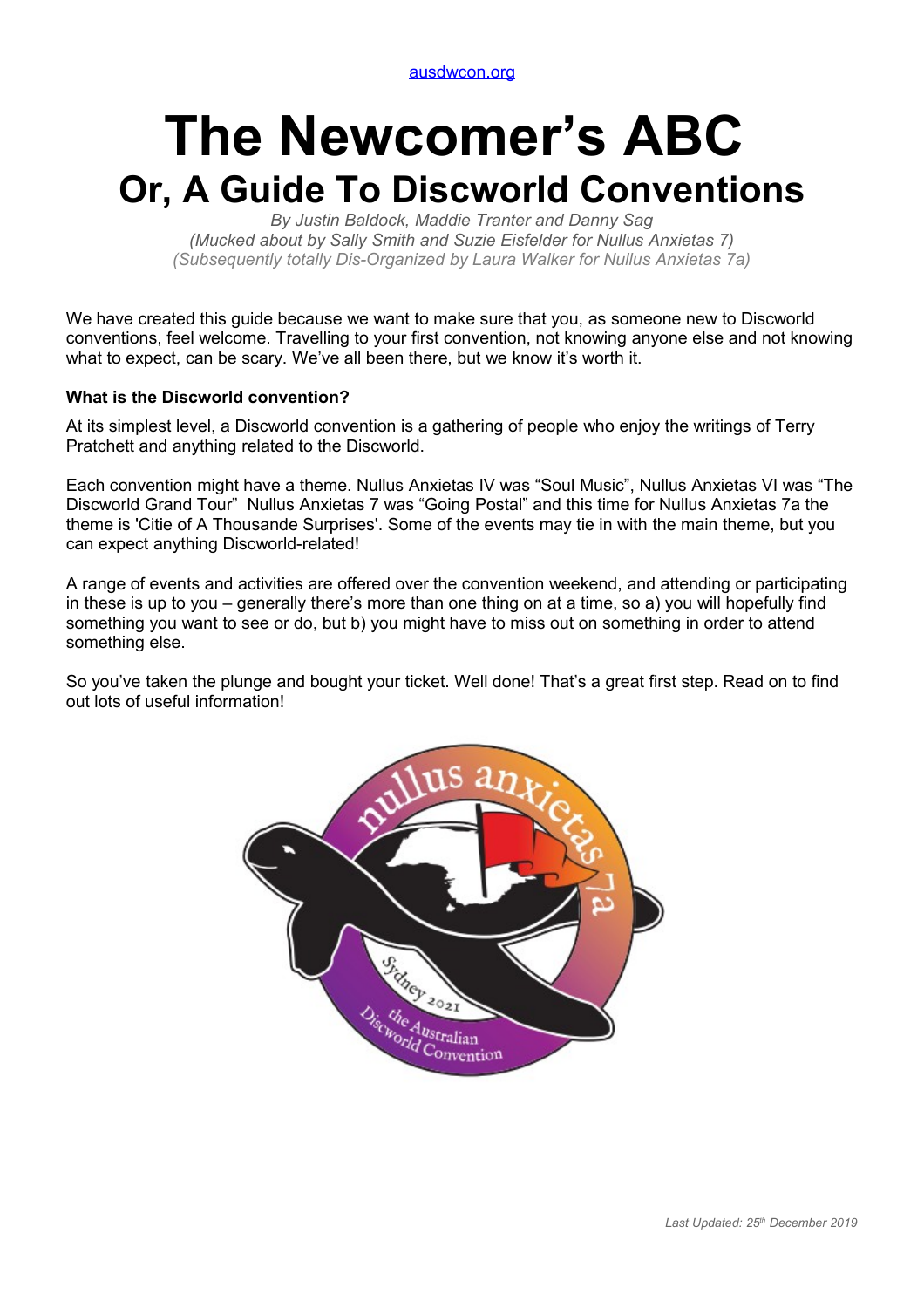| <b>Table of Contents</b> |  |
|--------------------------|--|
|                          |  |
|                          |  |
|                          |  |
|                          |  |
|                          |  |
|                          |  |
|                          |  |
|                          |  |
|                          |  |
|                          |  |
|                          |  |
|                          |  |
|                          |  |
|                          |  |
|                          |  |
|                          |  |
|                          |  |
|                          |  |
|                          |  |
|                          |  |
|                          |  |
|                          |  |
|                          |  |
|                          |  |
|                          |  |
|                          |  |
|                          |  |
|                          |  |
|                          |  |
|                          |  |
|                          |  |
|                          |  |
|                          |  |
|                          |  |
|                          |  |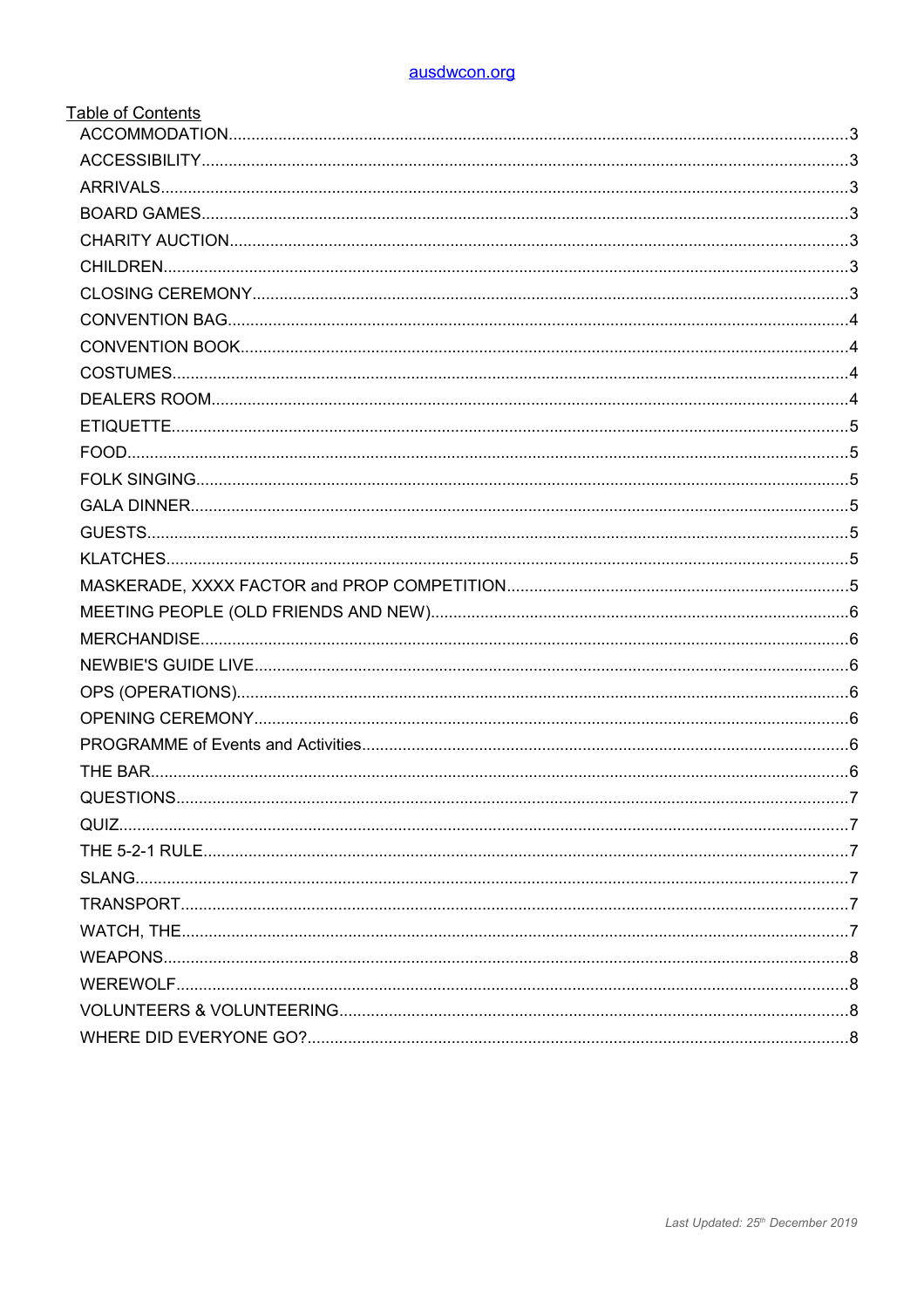## **ACCOMMODATION**

Book accommodation at the hotel, or nearby. Staying at the venue is recommended, because it means being able to enjoy evening activities with no late nights driving/taxi-ing/bussing home. The venue hotel is the [Stamford Plaza](https://www.stamford.com.au/ssa) [Sydney Airport.](https://www.stamford.com.au/ssa)

Work out how you're getting to the convention. Book flights, work out the best bus to catch or how much a taxi will cost, or think about driving. The Stamford Sydney Airport is an 11-minute walk from the #309 bus stop on Botany Rad and a 13-minute walk from Mascot Train Station (on the T8 Airport line). The hotel offers an Airport Transfer [Shuttle Bus.](https://www.stamford.com.au/ssa/location/sydney-airport-parking-and-transfers) If you're going to use public transport, you will need an Opal card (see TRANSPORT).

#### **ACCESSIBILITY**

If you have any accessibility concerns, please let our Membership Officer know through the form on our website at [ausdwcon.org/contact-us](https://ausdwcon.org/contact-us/) or via email [\(members@ausdwcon.org\)](mailto:members@ausdwcon.org) if that is easier for you.

A Facebook group at [Nullus Anxietas Blue Dot Accessibility Group](http://facebook.com/groups/ausdwcon2019accessibility) has been set up to talk about accessibility in the months leading up to and during the convention. This is also where people who are blind or have low vision will be able to access information pinned up on the physical noticeboard during the Con.

The Nullus Anxietas website also has an Accessibility page for our website, located at [ausdwcon.org/help](http://www.ausdwcon.org/help-resources/accessibility)[resources/accessibility,](http://www.ausdwcon.org/help-resources/accessibility) so be sure to check that out.

#### **ARRIVALS**

Many attendees – especially those travelling from far away – will show up on the Thursday night before the official start of the convention. It's a chance to relax, get settled, and maybe catch up with friends from previous conventions or people they've met in our Facebook groups. Nothing formal is organised, but you may find lots of people in the hotel who are there for the weekend. Often, they are identifiable by their convention t-shirts from previous years. Feel free to introduce yourself and say hi.

When you arrive at the venue, check in to the hotel or other accommodation you've arranged

On Friday morning, the committee and volunteers are busy with final setup. The convention begins around lunchtime, although some people will only arrive in time for the opening ceremony on Friday evening, or even later. From mid-morning Friday, there should be clear signs at the venue pointing you to the **convention registration area**. Tell the people there who you are and you will get your convention bag. This will include several vital items. (See CONVENTION BAG.)

#### **BOARD GAMES**

Did you know there are several Discworld board games available? Want to learn how to play them or even some other great modern board and card games? Come along to the games room where we'll have a wide selection for you to play, along with a few scheduled learn-to-play sessions.

#### **CHARITY AUCTION**

Generally, Discworld conventions support a few charities, with money raised through selling various Discworld collectors' items. [This is where to go](https://2021.ausdwcon.org/convention/programme-of-events/charity-auction/) if you want a signed book, a prop from one of the movies or something equally Discworldian.

Some items may be sold in a silent auction (where you write down your bid beforehand, rather than the auctioneer calling out for bids), and you can bid on these items at Ops well in advance of the actual auction event.

#### **CHILDREN**

Can you bring your children to the convention? Absolutely! We do try to be family friendly, but be aware that the occasional outburst of the Hedgehog song may not be suitable for sensitive young ears. Check out the family ticket in the shop to save that little extra bit of money. However, much as we all love children, you will be required to supervise them throughout the convention. If they were your children when you arrived, they are still your children for the duration of the convention. That is fair isn't it?

#### **CLOSING CEREMONY**

The closing ceremony on the Sunday afternoon is the last event on the programme and is a chance for us to say thanks to all the hardworking volunteers – from the gophers all the way up to the executive committee. Please come along to show your appreciation for the work that's gone into making the convention happen.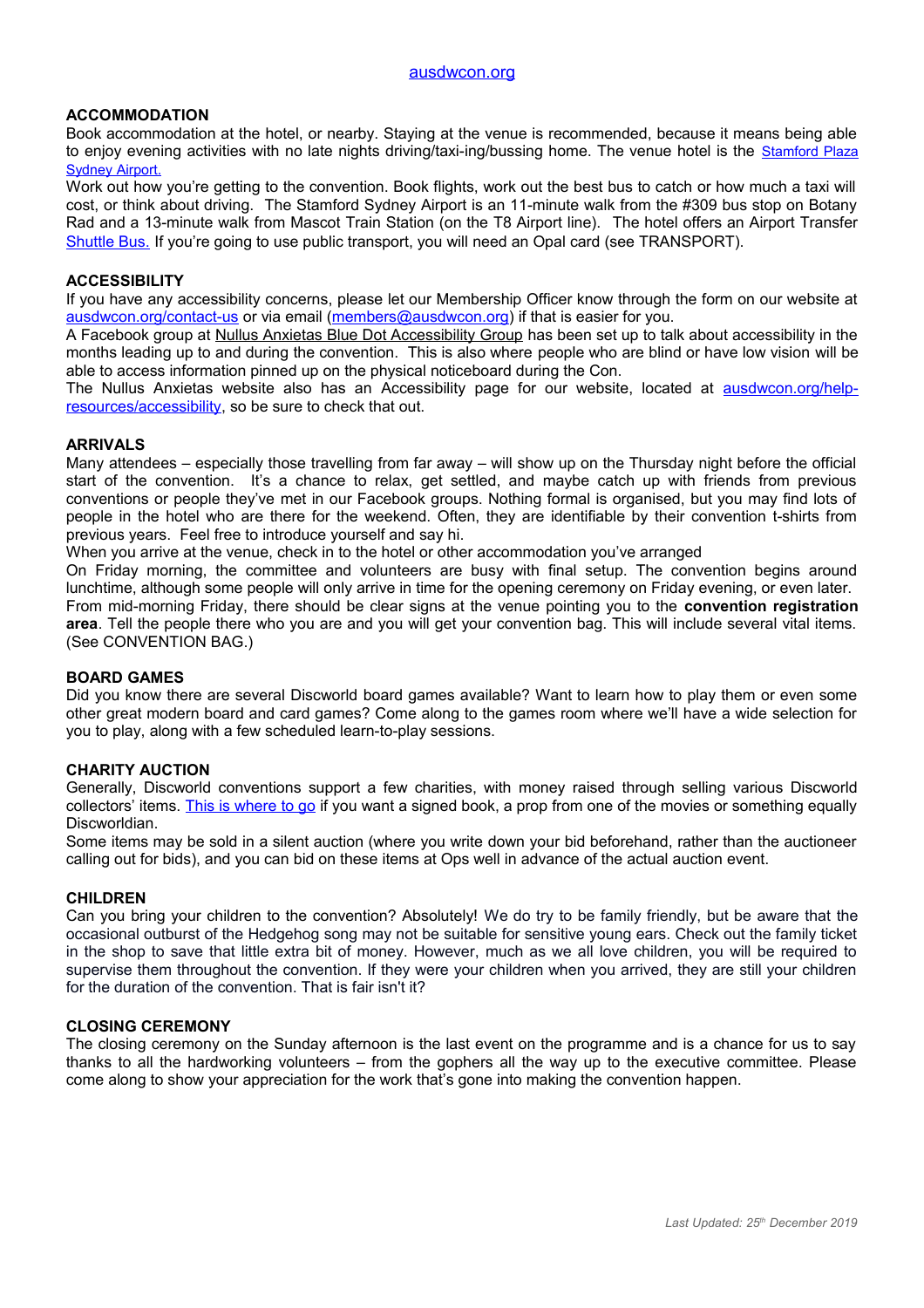# **CONVENTION BAG**

At Registration, you will receive a Convention Bag which includes a bunch of necessary and cool things.

- *Convention badge*
	- This is your identity at the convention. Without it you will not be allowed to attend sessions or events. **Wear it at all times.**
- *Convention Book*

This souvenir book contains information about the guests of honour, the committee, the activities planned, plus other interesting articles. You do need to read the Book, and you need to do it as soon as you get your hands on it! (See CONVENTION BOOK)

- *"Final" Timetable of Events and Activities*[1](#page-3-0) This might be the most useful item in the pack. It will be the most up-to-date schedule of the events planned.
- *Map*

We generally rename the convention rooms and areas with Discworldly names, so the map is handy for when you are looking for that event you really do not want to miss! There should also be signs up helping you find your way around, and you can always ask a committee member or other convention attendee for help. If you have any accessibility concerns, please let our Membership Officer know before the convention, through [this form on our website](https://ausdwcon.org/contact-us/) or via email [\(members@ausdwcon.org\)](mailto:members@ausdwcon.org) if that is easier for you. (See ACCESSIBILITY)

- *Klatch entry ticket (see KLATCH)* Fill in this form and return to OPS for your chance to participate in a small-group discussion with one of our VIP's!
- *Other bits and pieces*

There are usually a few extra goodies in your convention bag. There may even be an exciting convention activity! Be sure to look through the bag as soon as you've registered so you don't miss out.

## **CONVENTION BOOK**

Not only is this book a go-to for information about convention sessions and activities, it also contains interviews, artwork, articles, stories and many other fascinating trivium concerning the Disc and Fourecks. You might want to get an autograph from a VIP, or use one of the articles as a conversation starter when meeting new people! Make sure you **read** your Convention Book and keep it handy so you can refer back to it later.

## **COSTUMES**

To costume or not to costume... that is the question.

Many Discworld fans like to dress up as their favourite Terry Pratchett / Discworld character at the convention. Costumes are totally voluntary – you are very welcome to participate if you feel like it, or fit right in with the many who like to wear jeans and a t-shirt.

If you do want to dress up, we encourage you to do so. Your costume can be a fantastic way to meet people and a great conversation starter. Some costumes are simple $^2$  $^2$  (a torn shirt, some makeup and a protest sign: instant Reg Shoe), some are amazing demonstrations of skill and artifice (Mr Shine, him *diamond!*).

Some people have a different costume for each day, or some wear the same character every day. Some just wear a costume to the Gala Dinner or to enter in the [Maskerade](https://2021.ausdwcon.org/convention/programme-of-events/maskerade/) or [XXXXFactor](https://2021.ausdwcon.org/convention/programme-of-events/maskerade/xxxxfactor/) . There is also a chance you could win the People's Choice of Best Costume at the Con, just for wearing your costume, nothing to enter for this one. Plan your costume and start making it now!

Please note!! "Cosplay is not Consent" : anyone in a costume is no doubt super-proud of the outfits they've whipped up to wear to the con, but that doesn't mean they want to be plastered all over social media. If you'd like to take a photo of someone in costume, or have a selfie with them, make sure you ask first! (See ETIQUETTE.) That said, if you see an outfit that's particularly amazing or clever, the wearer will probably be happy to accept your compliments, and may even share their methods with you.

## **DEALERS ROOM**

There is usually a dealers' room where you can buy books and other Discworld-related merchandise, or sometimes gifts and curios handmade by other fans. It's not like the big pop culture expos where the dealers take up most of the space – we typically have about half a dozen dealers. The Convention Book has information on the dealers attending the convention, their location at the convention and the times they will be open for business. (Note: The Dealer's Room may have a different name connected to the theme of the Convention.)

<span id="page-3-0"></span><sup>1</sup> The timetable is in endless flux, even during the convention itself, so 'final' may be a strong word. But it's as final as you'll get printed on a bit of paper ☺

<span id="page-3-1"></span><sup>2</sup> Although don't go *too* simple – We know that barbarian heroes or Nac Mac Feegles don't wear much more than a loincloth or a kilt, but for the sake of the hotel staff and other guests, please wear a little bit more.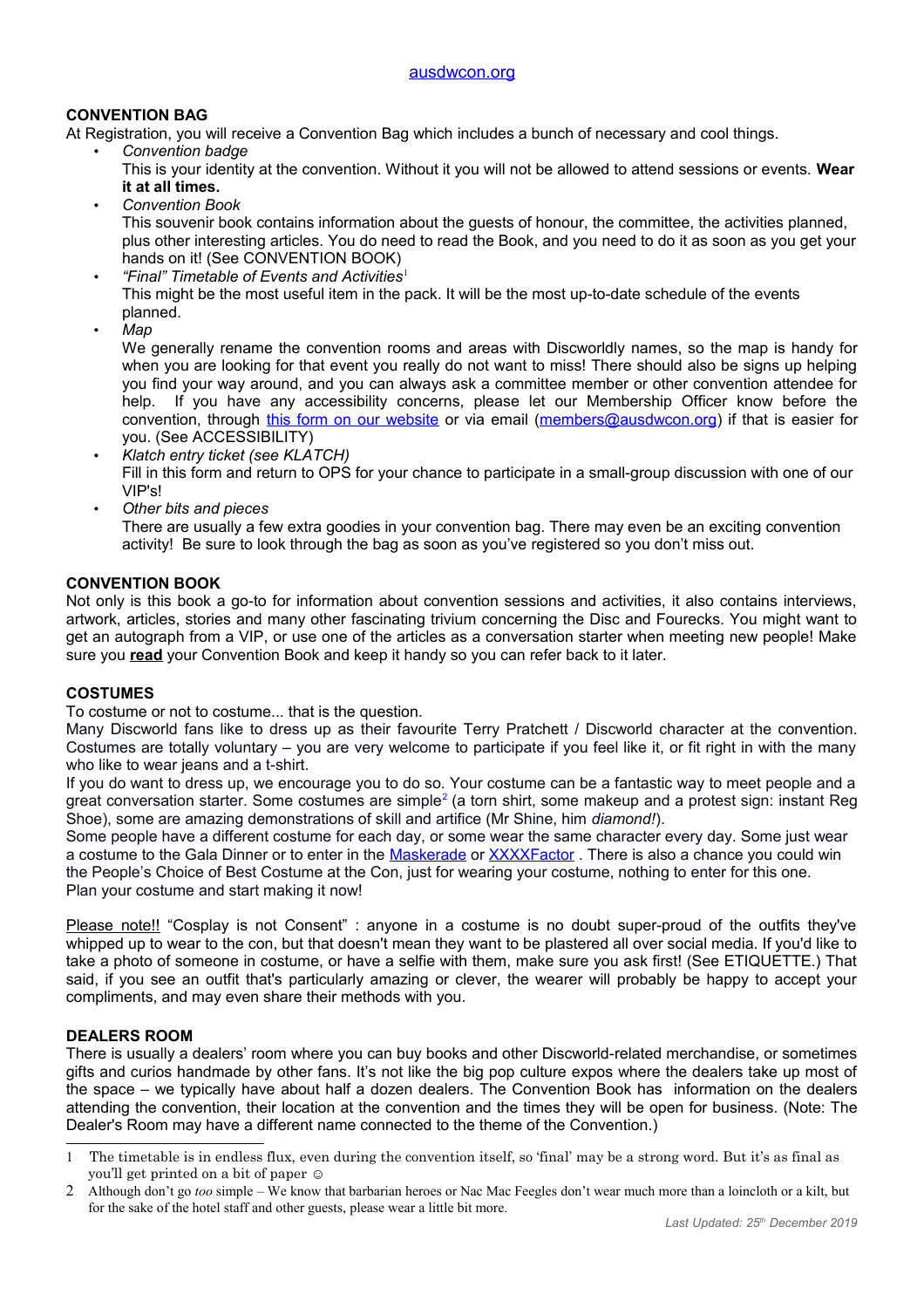## **ETIQUETTE**

Nullus Anxietas 7a welcomes people from all over Roundworld. You are welcome here regardless of race, height, worship methods or sleeping arrangements. You will encounter people with diverse likes and interests. Get in there and soak up something new. We show respect to all.

## **FOOD**

The convention doesn't supply you with any food, except at the Gala Dinner (ticketed at an extra cost). So remember to eat! The Stamford Plaza Hotel has a buffet breakfast, and also a super-handy pre-order lunch service – there will be some more information about this in your Convention Bag. There are also a couple of restaurants on site at the hotel, you can check out the menu's [here.](https://www.stamford.com.au/ssa/restaurant--bar)

There may or may not be space on the schedule around mealtimes, but it is easy to get so caught up in everything that you suddenly find the next big event is starting and you're hungry. Bring snacks with you if you think you might forget.

The hotel also has places where you can buy food, but they may not necessarily be quick or cheap. Locally, there are supermarkets and cafe's within walking distance (Mascot Station has several eating options and a Woolworths, plus Botany Road has an IGA and many shops and cafe's.)

Also, please remember to raise any dietary requirements when you purchase food – while we will pass on information you supply to the gala dinner organisers, we cannot be responsible for food consumed during the convention.

#### **FOLK SINGING**

Terry Pratchett was a fan of folk songs and Australia's own Martin Pearson brings some of the books' songs to life. If you haven't yet heard 100+ people sing along to Nanny Ogg's Hedgehog Song, you soon will!

#### **GALA DINNER**

On the Saturday night, there will be a chance for you to frock up or put on your best suit (or Discworld costume) for [a lovely evening of food and entertainment.](https://2021.ausdwcon.org/convention/programme-of-events/gala-dinner/) This catered event does cost extra (tickets will be available on the website, are limited and must be purchased in advance).

If you don't come to the Gala Dinner, there will be alternate events so you will still be able to have fun with other convention attendees.

To avoid missing out, consider buying tickets to the Gala Dinner and post-convention tours as soon as they become available through the website.

#### **GUESTS**

There will be some guests of honour (also known as VIP's) invited to the convention, and it's possible you may have never heard of them. However, rest assured they are people who have worked closely with Terry Pratchett or his work over the years, and they all have wonderful stories to tell. There will be information on the website and in the Convention Book to let you know who these people are and what they have done for the Discworld community. Unlike at other pop culture conventions, the guests will usually spend their time behaving just like other attendees, going to events or participating in activities, wandering around, and lounging in the bar. Do not be afraid to talk to them, to introduce yourself, or offer to buy them a drink. There is no charge for signings or photographs, and although there might be scheduled signing times, most will be happy to sign stuff for you outside those times, provided you ask nicely.

Of course, please remember to treat our guests with respect. Some of them have travelled a long way to be at the convention, and may wish to enjoy parts of the convention as a fan, just like you. Just remember to be polite and pick your moment (requesting autographs in the bathroom might not be considered the best approach!)

#### **KLATCHES**

Klatches are small, intimate group chats with guests of honour. They are listed in the programme but numbers are limited. In your convention bag will be tickets to the Klatches; you will need to submit your ticket to Ops and you will have a chance to attend them by random draw. The draws will be announced just prior to each Klatch by way of a list posted at the door of the Klatch location.

#### **MASKERADE, XXXX FACTOR and PROP COMPETITION**

The [Maskerade](https://2021.ausdwcon.org/convention/programme-of-events/maskerade/) is a chance for those who do choose to wear a costume to show off! It is a costume parade where judges will award prizes based on the quality of the costume.

There is also a talent quest (known as the [XXXX Factor\)](https://2021.ausdwcon.org/convention/programme-of-events/maskerade/xxxxfactor/) where you can perform a little skit or song (keep it short!) to see who can make the audience laugh/groan/cry the most.

To participate in any of the Maskerade or XXXX Factor categories, please sign up on the [website](https://ausdwcon.org/) beforehand, or at Ops by the Friday evening.

If crafting is more your thing, you might consider bringing your infernal device to the **Prop Competition**.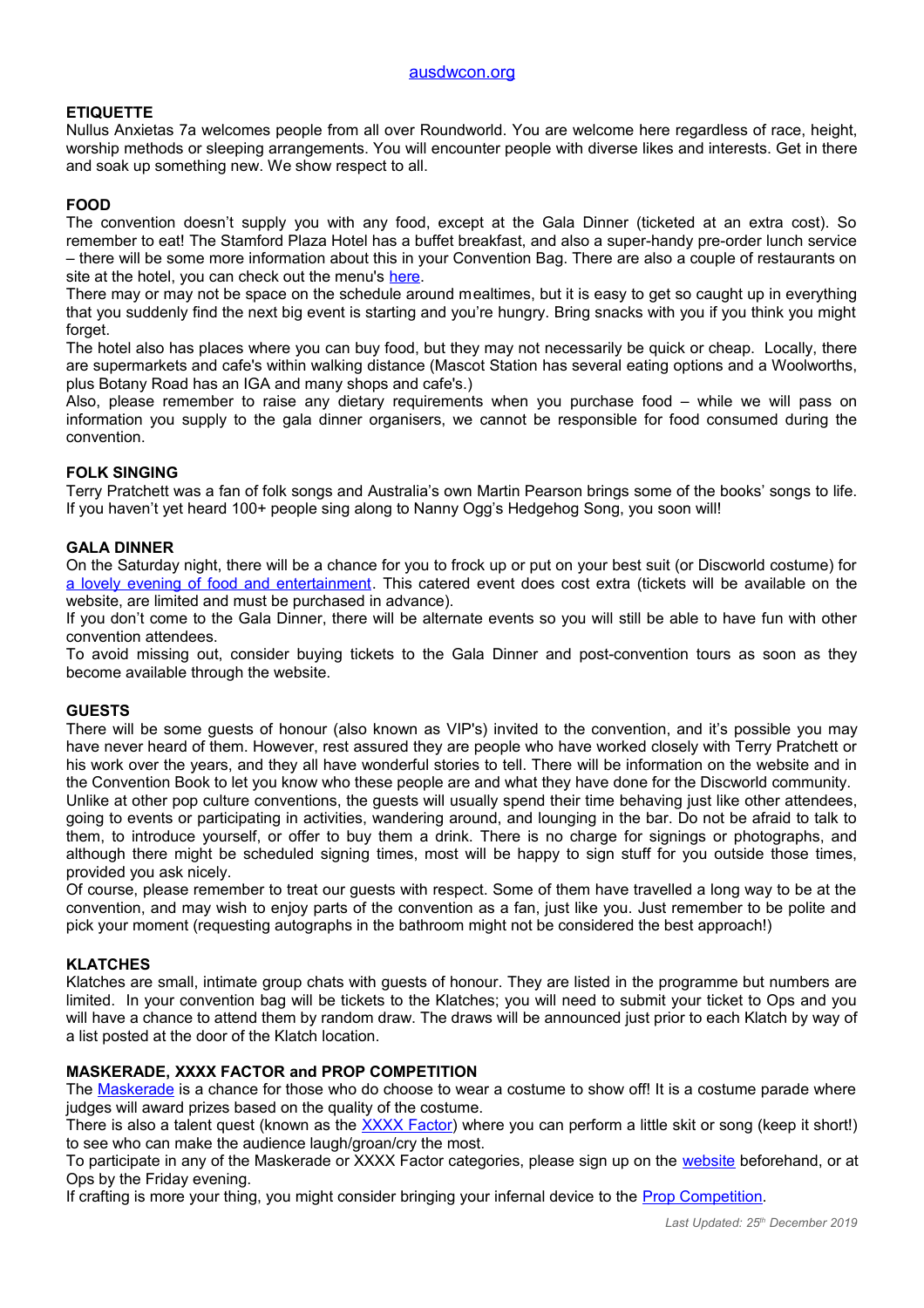#### [ausdwcon.org](http://www.ausdwcon.org/)

#### **MEETING PEOPLE (OLD FRIENDS AND NEW)**

Some fans are talkative and outgoing, while others prefer quiet and a good book – which can make parts of the convention a little scary for them. There may seem to be cliques $^3$  $^3$  and in-crowds $^4$  $^4$ , but we are generally a friendly bunch ready to welcome Discworld fans into a group. Your Convention Book can be a great icebreaker – there's plenty of conversation starters in there!

You can find out about regional fan clubs at [ausdwcon.org/fan-clubs](https://ausdwcon.org/fan-clubs) or meet people in our Facebook group at [facebook.com/groups/ausdwcon2021](https://www.facebook.com/groups/ausdwcon2021/?source_id=10701779969)

#### **MERCHANDISE**

Consider buying t-shirts and other convention merchandise, once they become available through the website. Most of these will be pre-orders that you can pick up at the convention.

#### **NEWBIE'S GUIDE LIVE**

This is a quick run-through of a lot of the things covered in this guide. It is a good way to see how to have as much fun as possible, a great place to ask questions, and is highly recommended for people who are attending their firstever Discworld Convention. You'll also be able to get your questions answered by real live people who might even know the answers right away!

#### **OPS (OPERATIONS)**

Ops is the hub of operations for the con. Come to Ops for information on events, first aid, lost property, costume weapons checks and more.

- Submitting Klatch tickets
- Submitting raffle forms
- Bidding on the silent auction
- If you are lost, or have lost your con buddy/child/duck
- Weapons checks
- **Volunteering**
- **First Aid**
- Questions on just about anything, but let's not get too metaphysical, okay?

Basically, if there's anything you don't know, or a situation where you don't know what to do… **Go to Ops.** 

#### **OPENING CEREMONY**

The opening ceremony takes place on the Friday afternoon/evening and is an entertaining way for the committee to welcome everyone to the convention. Special welcome is given to the guests of honour (and Sir Terry's hat), and you'll be given a briefing about what to expect, safety issues and so on.

#### **PROGRAMME of Events and Activities**

The ['Programme of Events'](https://2021.ausdwcon.org/convention/programme-of-events/) is basically the timetable of events over the course of the convention. A Discworld convention has a large volume of events and activities running at all times - usually four or five things at once! And although you won't be able to see everything (unless you're a history monk) there's so much to experience. The convention normally begins around lunchtime on Friday and finishes late afternoon on Sunday. There are often multiple events happening at the same time, although major events will not have anything scheduled against them. Events vary from serious discussions to the downright silly. There will be panel discussions, video presentations, Q&A sessions, crafting sessions, board games, silly games, music, dancing, trivia – and we know there will be something on the timetable that even we've never heard of before!

Some timetable items are traditional and will almost certainly be included – read your Convention Book to find out more about the events being offered at the convention.

## **THE BAR**

This is always a good place to chat with other Discworld fans, share stories and enjoy a refreshing beverage. You may run into some of the VIP guests, and they may appreciate you offering to buy them a drink! You may also run into some of the convention organisers, who would also really appreciate you offering to buy them a drink.

<span id="page-5-0"></span><sup>3</sup> Most of the 'cliques' will actually just be people who clicked at a previous convention and want to catch up.

<span id="page-5-1"></span><sup>4</sup> We like to think the committee is the in-crowd, but we are often busy and usually exhausted, so we might not always be able to stop for a chat.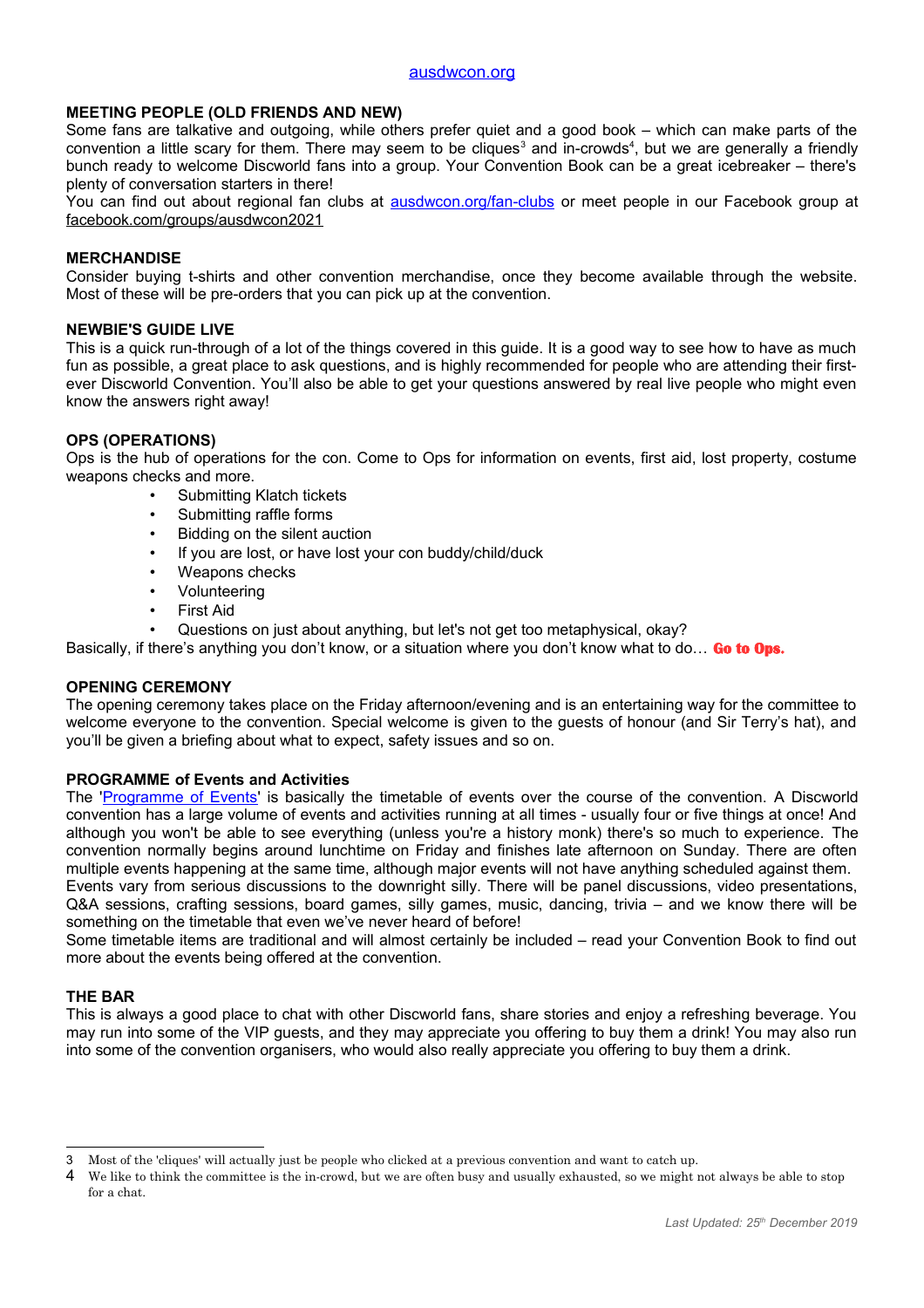## **QUESTIONS**

Talk with other attendees or the committee about any queries you might have. We have a Facebook group at  [facebook.com/groups/ausdwcon2021](file:///E:/DWCon/C:%5CUsers%5CSMITS4%5CAppData%5CLocal%5CMicrosoft%5CWindows%5CTemporary%20Internet%20Files%5CContent.Outlook%5CRRGK2D0X%5CDiscount%20Code%20list%20as%20at%202018.03.04.xlsx) for everyone to chat, or you can submit queries to the committee via our website, [ausdwcon.org.](https://ausdwcon.org/)

Subscribe to the newsletter (via the website) to get email updates approximately once a month, perhaps more frequently closer to the convention.

Follow us on [Facebook,](https://facebook.com/Ausdwcon) [Instagram](https://www.instagram.com/ausdwcon/) or [Twitter](https://twitter.com/ausdwcon) for shorter, more immediate updates.

#### **QUIZ**

There is usually a quiz with Discworld and Roundworld questions, often held on the Friday afternoon. This is a good opportunity to meet new people (by finding a table and saying "can I join you?") while racking your brains for that tiny titbit of knowledge. Treat it like a trivia night, and just have fun.

#### **THE 5-2-1 RULE**

This applies to all conventions, not just Discworld ones. It means that every day, you should ensure you get:

- At least 5 hours of sleep
- At least 2 full meals
- At least 1 shower

Some people follow 7-3-1 or other variants, and that's up to you as an individual, but although you might think it's fun to stay up all night or you're too busy to remember meals, for your sake and for the sake of everyone around you, take care of yourself, get some sleep, eat some food, and wash away the sweat and grime of the day.

#### **SLANG**

Over the years, the Australian Discworld Conventions have developed a bit of our own lingo (some borrowed from the UK Discworld Conventions) and it can be a little confusing to a newcomer. Most are covered in this guide, but here are a few more:

- ➔ **Blue Dot**: This is a scheme which allows people who may have accessibility requirements early entry or a choice of seating for some of our events.
- ➔ **Con**: Short for convention.
- ➔ **Nullus Anxietas:** The name chosen for the main Australian Discworld Conventions. Taken from *The Last Continent* where it's the motto of Bugarup University. It's (fake) Latin for "No Worries!"
- ➔ **NA7a:** Shorthand for "Nullus Anxietas 7a" (We don't use the number that falls between 7 and 9, remember!)

#### **TRANSPORT**

Opal is the public transport ticket system for Sydney. In order to get around by tram, train, ferry and bus you need an Opal card. Depending on [which card you need,](https://transportnsw.info/tickets-opal/ticket-eligibility-concessions) there are a number of ways to get an Opal card. Adult and Child/Youth Opal cards are available over the counter from [Opal retailers,](https://transportnsw.info/node/2246) including convenience stores and newsagents, while concession cards must be applied for online. If you are flying into Sydney for the convention, an easy option is to purchase an Opal card at the Airport Train Station.

There is no charge for an Opal card, however the minimum value is \$10 for an Adult Opal card and \$5 for a Child/Youth Opal card. You can use the minimum value to pay your fare for travel on public transport within the Opal network.

You can also use [contactless payments](https://transportnsw.info/tickets-opal/opal/contactless-payments) as an alternative to travelling with an Adult Opal card. You can also purchase [Opal single trip tickets,](https://transportnsw.info/tickets-opal/opal/fares-payments/opal-single-tickets) however prices are more expensive than using an Opal card and some stations, stops and wharves do not sell them. You will need to touch on with your Opal every time you enter a bus, train or tram and touch off when you leave. This ensures you are charged the right amount.

Plan your Sydney public transport trips using the online [Trip Planner](https://transportnsw.info/trip#/) or download one of the handy [trip planning](https://transportnsw.info/apps) [apps](https://transportnsw.info/apps) on your smartphone. If you have some transport-related Accessibility questions, have a look at the [Accessible](https://transportnsw.info/travel-info/using-public-transport/accessible-travel) [Travel](https://transportnsw.info/travel-info/using-public-transport/accessible-travel) page.

#### **WATCH, THE**

"The Watch" refers to the Convention Security. These are dedicated volunteers who are assigned to "serve and protect" all attendees of the convention. They are there to make sure Klatches are uninterrupted, to escort our VIP's and generally keep the peace. Although they are very helpful and friendly, they are usually 'on mission', so if you have questions please go to Ops rather than asking any of the Watch staff.